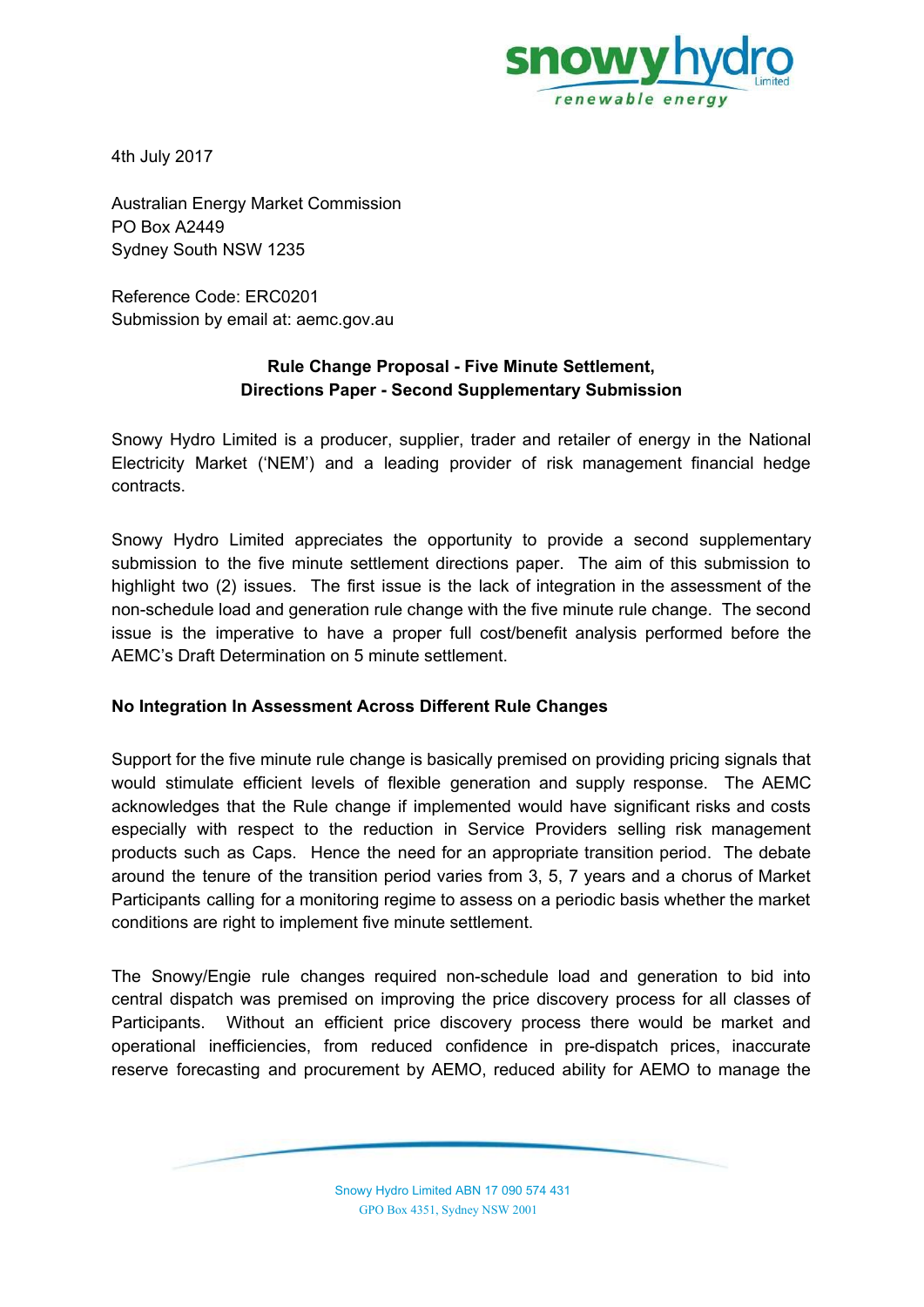central dispatch process and inefficiencies in pricing of financial contracts.

In the transition period there will be significant increases in Spot market volatility from the inability of conventional peaking generators to sell Cap contracts and the likely bidding behaviour of non-scheduled generators and loads. A number of illustrative examples highlighting these risks were shown in Snowy Hydro's five minute settlement directions paper submission. These examples utilise actual historical central dispatch data and utilise the same dispatch algorithm used by AEMO. The output results of much higher Spot price and volatility should be a clear warning signal to reject the five minute settlement rule change.

If the five minute settlement rule is to be made, the uptake of non-schedule generation and load is likely to significantly increase. Therefore the problems associated with the impact on non-schedule response is likely to increase as there would be further erosion in the efficient price discovery process.

## **Full Cost/Benefit Analysis Is Required**

The benefits espoused by supporters of the five minute settlement rule change has been predominantly premised on theoretical benefits from an alignment of dispatch and settlement periods.

In comparison the costs associated with five minute settlement are both significant and tangible. The costs are both one off implementation costs and on-going costs from a change in market structure. Estimates of these costs exceed \$500 million and have been provided in Snowy Hydro's submissions to the Directions Paper.

Many submissions published on the AEMC website across all categories of Market Participants, Industry Associations, and Consumer User Groups have clearly highlighted the need for a full cost/benefit assessment of five minute settlement.

Snowy Hydro believes the AEMC's draft decision to not ratify the non-schedule load and generation rule change means the hurdle rate for ratification of the five minute settlement rule change must be lifted to compensate for the increased risks and costs from the likely increased impact of non-schedule responses in the National Electricity Market.

If the five minute settlement rule change is to be made, Snowy Hydro strongly encourages the AEMC to demonstrate in unambiguous terms that there is likely to be net benefits under five minute settlement.

A proper cost-benefit analysis would assess several alternative approaches to the five minute settlement. The comprehensive nature of such an assessment would identify the preferred option which achieves the objectives of the proposed rule change and generates the highest benefit net benefit to society. It is not sufficient for the Commision to say that the